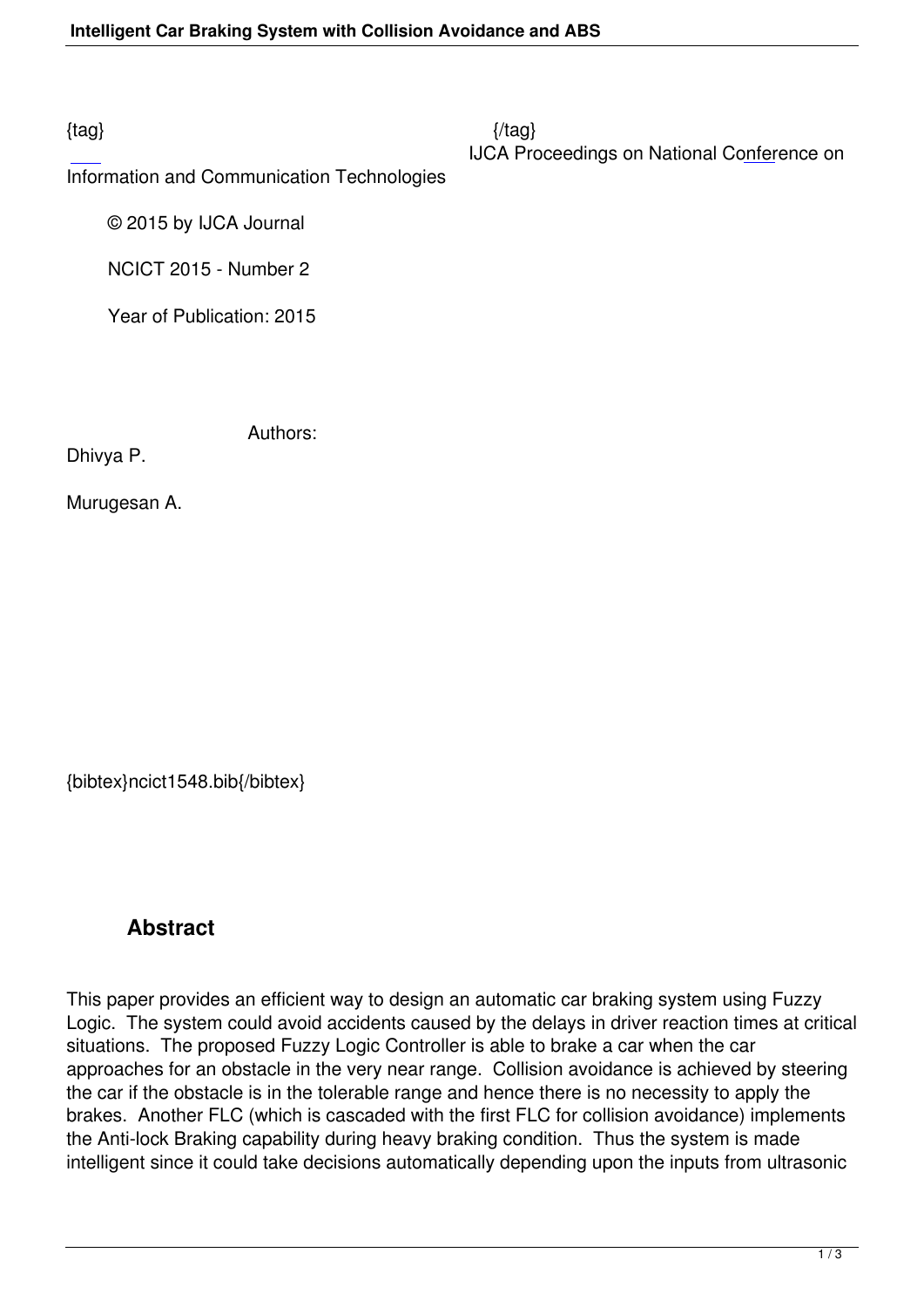sensors. A simulative study is done using MATLAB and LabVIEW software. The results obtained by the simulation model are compared with the existing system and the proposed model conveys a satisfactory result which has high consumer acceptance. ATMega controller is used for implementation of the proposed system.

## **Refer**

## **ences**

David Fernandez Liorca, Vicente Milanes, Ignacio Parra Alonso and Miguel Gavilan (2011) ' Autonomous pedestrian collision avoidance using a fuzzy steering controller', IEEE Transactions on Intelligent Transportation Systems, Vol. 12, No. 2, pp. 390-401.

Chuting Mi, Hui Lin and Yi Zhang (2009) ' Iterative learning control of antilock braking of electric and hybrid vehicle', IEEE Transactions on Vehicular Technology, Vol. 54, No. 2, pp. 486-494.

Ayman A. Aly (2010) ' Intelligent fuzzy control for anti-lock braking system with road-surfaces identifier', Proceedings of the IEEE International Conference on Mechatronics, pp. 699-705.

Shrey Modi, Yingzi Lin, Zhang W. J and Yang G. S (2012) & apos; A driver-automation system for brake assistance in intelligent vehicles', Proceedings of the 10th IEEE International Conference on Industrial Informatics, pp. 446-451.

Vijayakumar Ch, Pavan Kumar N, Prathiba J and Vijay Kumar K (2013) & apos; Sensors based automated wheel chair', Proceedings of the IEEE International Conference on Green Computing, Communications and Conservation of Energy, pp. 439-443.

Hasan K. M, Sabina Khan, Sameen Javaid and Asif Raza (2010) & apos; A low cost microcontroller implementation of fuzzy logic based hurdle avoidance controller for a mobile robot', Proceedings of the 3rd IEEE International Conference on Computer Science and Information Technology, pp. 480-485.

Bo Lu, Yu Wang, Jing-Jing Wu and Jin-Ping Li (2010) ' Anti-Lock braking system design based on improved fuzzy PID control', Proceedings of the IEEE International Conference on Natural Computation, pp. 62-65.

Ghulam Abbas and Muhammad Usmah Asad (2011) 'Comparative analysis of zero-order sugeno and mamdani fuzzy logic controllers for obstacle avoidance behavior in mobile robot navigation', Proceedings of the IEEE International Conference on Current Trends in Information Technology, pp. 113-119.

Hui Lin and Channxue Song (2011) ' Design of a fuzzy logic controller for abs of electric vehicle based on amesim and simulink', Proceedings of the IEEE International Conference on Transportation, Mechanical and Electrical Engineering, pp. 779-782.

Izzuddin Muhammad Iqbal, Muhamad Hariz Rosli, Mohd Azlan Abu and Zainudin Kornain (2012) & apos; Automated car braking system using neural network system via labview environment', Proceedings of the IEEE International Conference on Open Systems, pp. 1-6.

Kai Zhou, Xudong Wang, Chao Zhang and Jian Liu (2010) & apos; Data acquisition system based on labview for abs dynamic simulation test stand', Proceedings of the IEEE International Conference on Information and Automation, pp. 2214-2218.